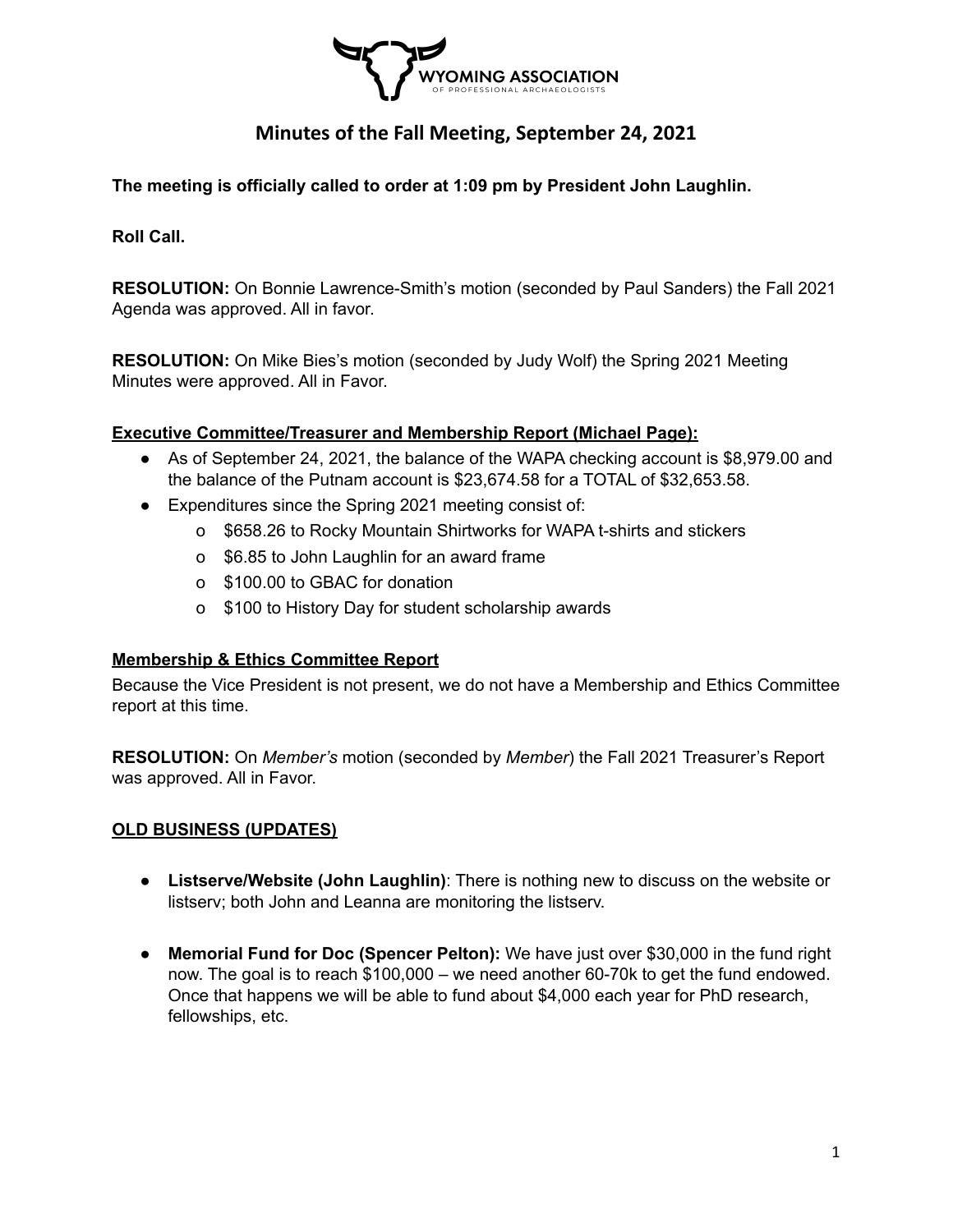

- **● Wyotrack Committee (Michael Page):** There isn't anything new to report. We passed on a lot of requests from contractors already – all suggestions offered have been communicated.
- **Jonah PA (Paul Burnett):** The Jonah PA is not moving forward because they weren't able to secure funding. The Pinedale BLM is going to try and fund some of the items that were included in the PA
- **Honorary Lifetime Voting Membership Award for Charles A. Reher:** This award was voted on by the membership back in the spring of 2021. Award is presented to Charles A. Reher by Michael Page.
- **Student Awards:** WAPA is purchasing two boxes of Medicine Lodge Creek Volume 1 to give as awards for the best student paper at the spring meeting. Funding has not been secured yet for Volume 2. No one is currently taking the lead on that project.

#### **NEW BUSINESS**

**New WAPA Shirts and Stickers (Leanna Flaherty):** The WAPA EC recently had shirts, stickers, and hats made with the new WAPA Logo. The hats are backordered, but we have shirts and stickers here if you are interested. Shirts are \$17 each and stickers are \$1 each. They are available for purchase anytime – just email John for now.

**OWSA Donation Request (Michael Page):** OWSA is requesting funding for radiocarbon dating, focusing on the late prehistoric Crow Component at Medicine Lodge Creek (4 dates – 3 on bone and 1 on charcoal. **RESOLUTION:** On Mike Bies's motion (seconded by Bonnie Lawrence-Smith) \$1500.00 of funding was approved. All in Favor.

**WAPA Speaker Series (Leanna Flaherty):** We have one more event coming up in October – date is TBD, but the speaker will be Dr. Dave Meltzer. If you are interested in doing a presentation in November – or know someone who would be great to hear from – please let us know. If we continue the speaker series next year we will be cutting down the number of speakers.

**Spring 2022 WAPA Meeting (John Laughlin):** The Spring 2022 WAPA Meeting is currently scheduled for Friday, April 29, 2022. It will be in Sheridan, in conjunction with the WAS meeting.

**PA/MOA Updates (Richard Currit):** The only big project coming up is the GBSD ground based surface defense system. It is just getting started and is quite extensive – probably 3,000 miles of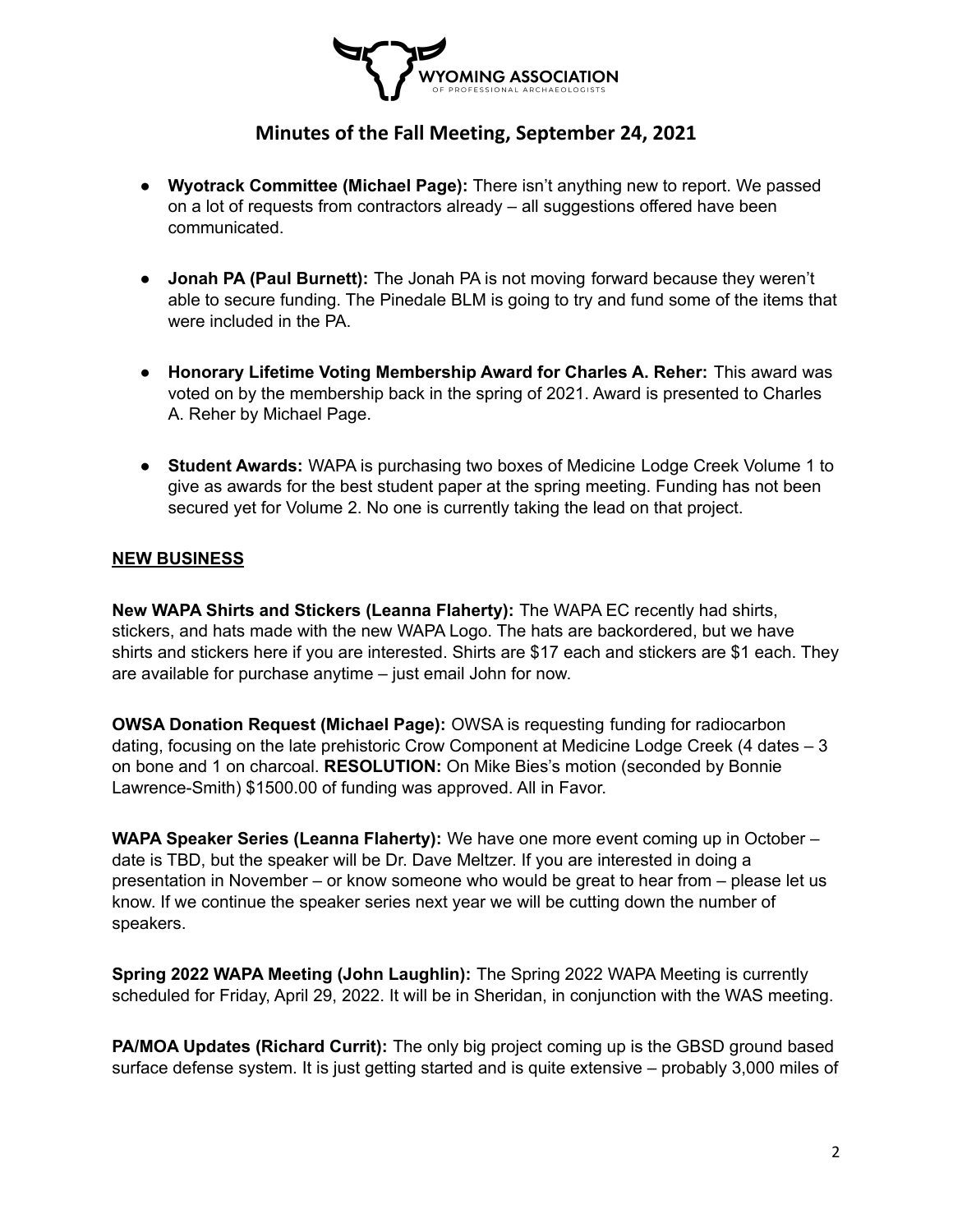

buried utility lines through several states. The agreement document will be fairly complicated. It is related to national security so it will get pushed through pretty quickly.

#### **Comments for New Business:**

- **Paul Burnett** Can WAPA help organize an update to BLM's subsurface testing guidance at all? The guidance is from 2003.
	- o Richard We haven't been able to meet in person for our annual meeting with BLM, which is one issue. Buck Damone is the new BLM/SHPO Liaison so we might be able to talk with him about this – and getting some consistency between offices.

**Larry Todd** – We got the money to do stable isotope analysis on 23 bison skills from the Frison Institute (Meeteetse Bison Project).

#### **ANNOUNCEMENTS**

**Doc Frison's Celebration of Life** – The memorial is today from 3-5pm at the Hilton Garden Inn.

**NRHP Listings (Judy Wolf):** The most recent listing was the Wold Rock Art Site. Amanda Castaneda, Larry Loendorf, and Julie Francis did a great job on the nomination. We have two more nominations coming up.

**Archaeology Awareness Month/Archaeology Fair (Judy Wolf):** The new posters are honoring George Frison. Last year's poster received 2<sup>nd</sup> place. The Archaeology Fair is tomorrow from 10 to 3!

**RESOLUTION:** On Bonnie Lawrence-Smith's motion (seconded by Paul Burnett), the Fall 2021 WAPA Meeting is adjourned at 2:00pm. All in favor.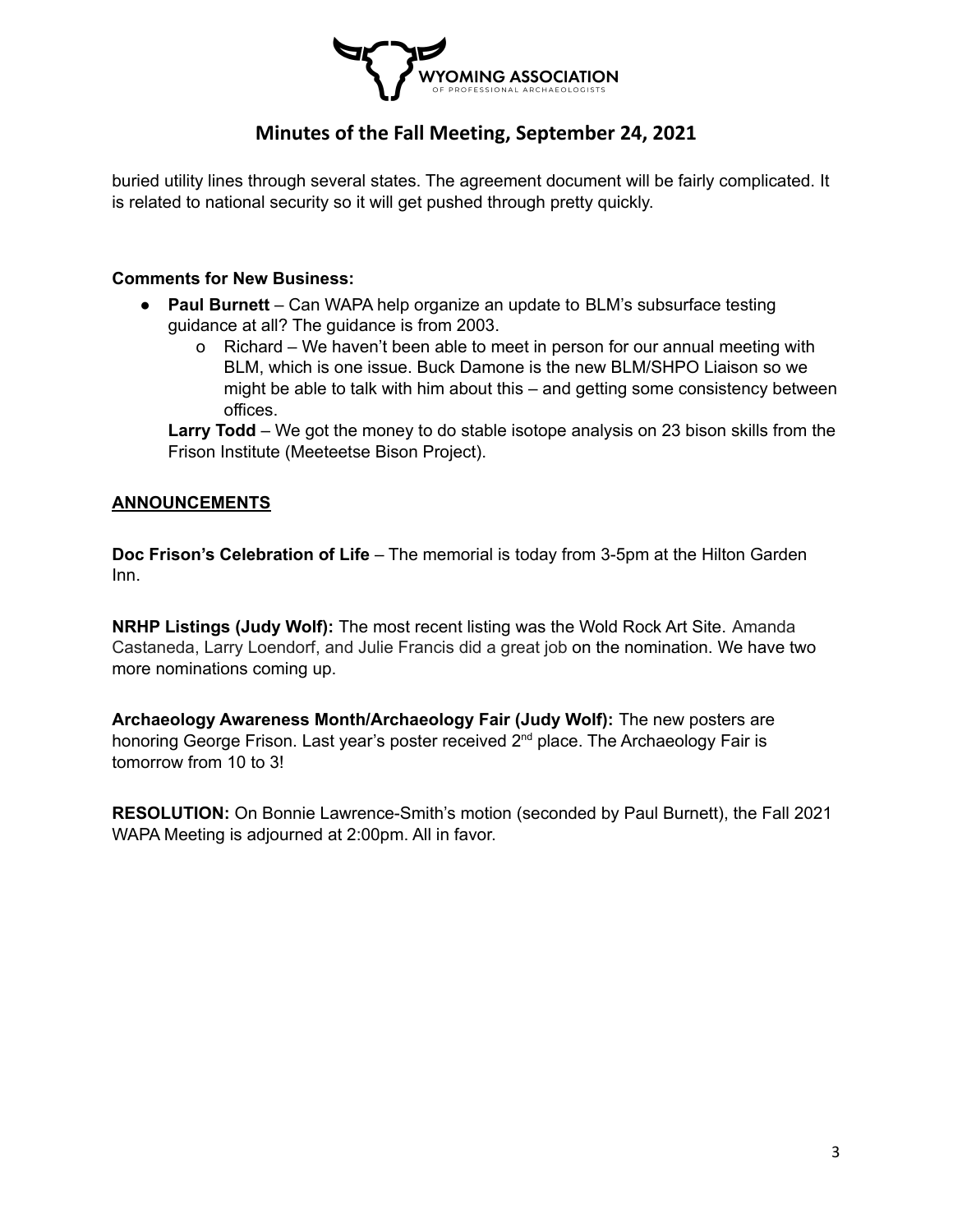

#### **CONTRACTOR/AGENCY REPORTS**

**Fall 2021 State Parks, Historic Sites, and Trails Update (Dan Bach):** State Parks, Historic Sites, and Trails (SPHST) has been very busy over the last year. SPHST wrote over 40 Cultural Compliance Letters to Wyoming SHPO and BOR. Of those, three projects are worth noting: 1) WAS conducted limited testing at Legend Rock. This project accomplished two goals: the first goal was the relocation and excavation of red soil stains observed when the trench was profiled. Analysis of the stain is in progress. The second goal was to insert sandbag barriers in the trench to reduce piping recently observed on the surface of the trench; without action, the piping will undercut the Americans with Disabilities Act Trail and emergency vehicle access to the west end of the site. 2) Medicine Lodge State Historic Site (MLC) requested to expand campsites into the Dry Fork area of the site. The OSWA was contracted for this project. The final report titled "Test Results for the Expansion of the Dry Fork Campground at Medicine Lodge State Archaeological Site" was submitted earlier this year. All parties (SHPO, OWSA, and the SPHST) were able to develop a plan moving forward to develop new campsites without impacting any contributing areas of Site 48BH499. 3) A new trail segment at Hot Springs State Park was surveyed. The results of the survey and the construction of the trail had no effects on any historic properties.

Medicine Lodge State Historic Site is in the process of building a new addition thanks to a Helmsley Foundation grant for a new Cultural and Outdoor Education Center. This center will be a space for learning through dynamic programming and interpretation that creates an engaging and memorable experience while developing stewards who want to preserve and protect the past for the sake of future generations. A strong emphasis will be placed on Native American culture and natural history by using visual interpretation, interactive exhibits, sensory integration, and thoughtful place-based learning that blends with the surrounding landscape and existing headquarters building.

In addition, SPHST is working with OSWA to host a small public excavation (3 to 7 test units) around the barn at the MLC from July 14, 2021, to July 28, 2021. The primary goal of the project is to provide an opportunity for the public to participate in and learn about Wyoming archaeology. In addition, the goal of the research is to locate and date the "postulated Crow Component" that was partially excavated in 1976. In addition to excavation, OWSA plans to have an onsite laboratory where participants can learn proper curation procedures and artifact identification and assist in the cataloging and curation of the artifacts recovered from the excavations.

Currently State Parks is in the process of adding upwards of 300 campsites at our State Parks with CARES ACT Funds. The majority of those will be on Bureau of Reclamation properties. The Office of the Wyoming State Archaeologist spent a good portion of their summer surveying and clearing our parks for these new campsites and campgrounds.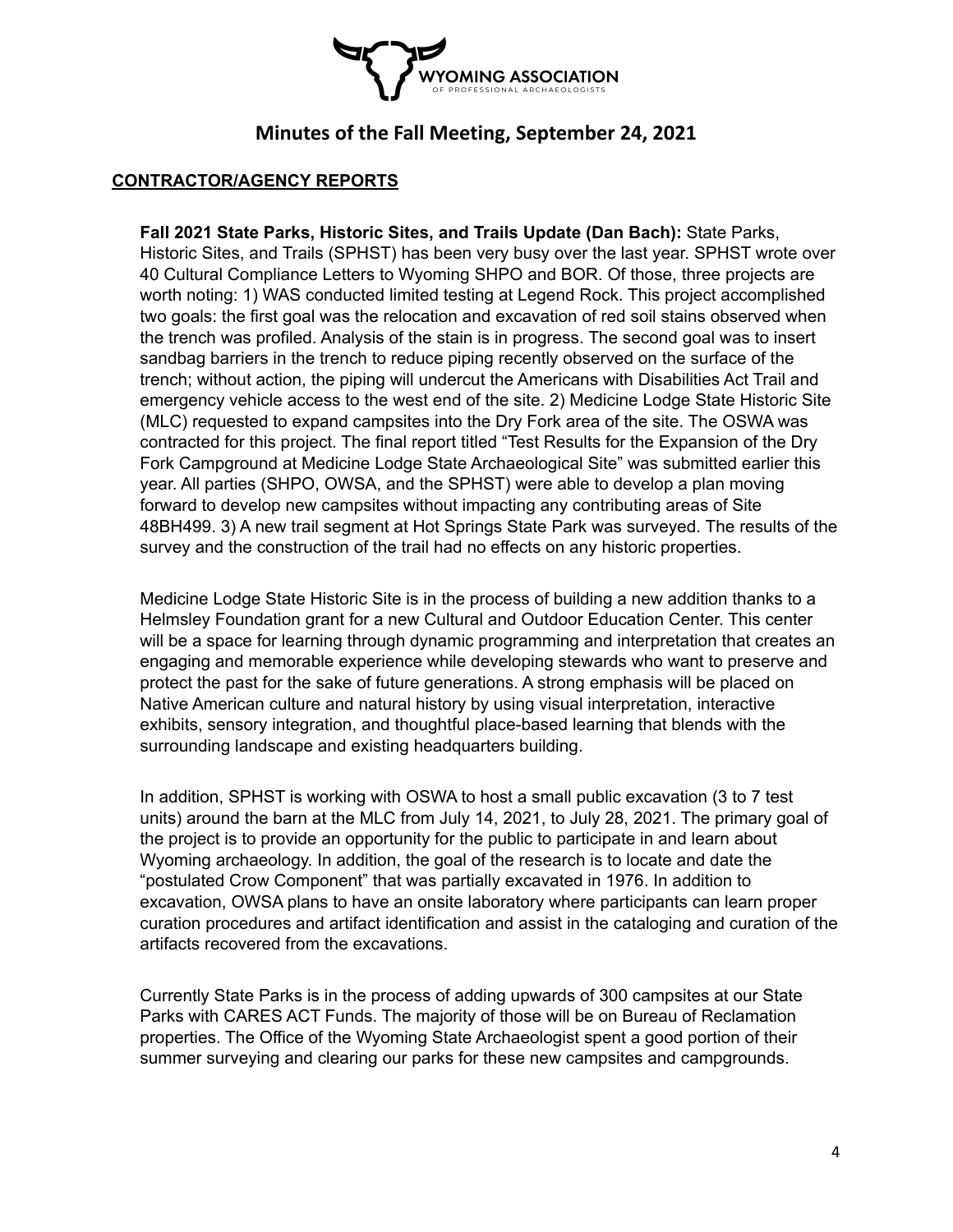

Outside of the cultural component of SPHST, the Monuments and Markers Program has been given new life (i.e., a small budget)! Last year the program worked with the University of Nebraska at Lincoln to create and install an interpretive sign in Southeastern Wyoming. The program also worked with the Converse County Tourism Board to update the language and replace the wooden sign with a metal Sewah sign at the Ayres Natural Bridge turnoff from I-80. The Hell's Half Acre Sign, located between Casper and Shoshoni was severely dilapidated. It was replaced with a new wooden sign which was subsequently stolen two weeks later. It has since been replaced. Currently, the Planning Section of SPHST finished uploading a searchable and interactive GIS-based map. One of the goals for 2021 is to build strong partnerships with the Bureau of Land Management (BLM), the Bureau of Reclamation (BOR), the National Park Service (NPS), the United States Forest Service (USFS), Wyoming Archaeological Society (WAS), and the Wyoming State Historical Society (WSHS).

**GRSLE, Inc (Larry Todd):** During July and August 2021, a volunteer crew assembled by GRSLE conducted inventory and artifact documentation (Park County Wyoming). The project (20th field season of the GRSLE NW Wyoming research) was conducted in a remote area of the Washakie Wilderness, Shoshone National Forest. The research was conducted in collaboration with Kyle Wright (Shoshone National Forest) as a Section 110 inventory. The team was led by Larry Todd and Daniel Dalmas (PhD Program, University of Utah) completed one 30-day backcountry field session included: Bill Dooley (Buffalo, Wyoming; 15th field season working with GRSLE), Tewabe Negash (PhD Program, Colorado State University; 2021 Leakey Foundation Baldwin Fellow), Larkin Chapman (PhD Program, University of New Mexico), Sierra Melton (PhD Program, Penn State University) and Alejandra May (B.A. Purdue). Livingston Outfitters again got us there and back easily and efficiently. Systematic inventory at transect spacings of 5-10m (<2km/hour walking pace) was completed in nine survey block areas with a total area of 231ha (572ac) at elevations ranging from 2600-3300m (~8600-11,000 ft). Locational and descriptive data were collected on 17,445 pieces of chipped stone by up to three 2-person teams; 17,369 pieces within the inventory block areas and 76 pieces encountered outside block inventory areas. Within the block inventory areas, the mean artifact density is 75.2 artifacts/ha investigated. Diagnostic artifact ages (based primarily on projectile point morphology) range from Paleoindian at greater than 10,000 years to Contact Period (glass trade beads). A total of 33 newly identified artifact clusters meeting SHPO definition of sites were documented and four clusters that had been initially identified in 2006, but not completely documented due to the Little Venus Fire were revisited and recorded. Selection of project area was based on research questions related to relationships between surface artifact density/prehistoric use intensity and landscape attributes presumed to relate to human access and regional connectivity networks (e.g., trails, migration corridors, mountain passes). Project results suggest that the modeled concept of "orphan drainages," is not supported by the 2021 Anderson Creek data, which may reflect either that the model is inappropriate or that criteria used to select 2021 project area were not suitable and will be considered when developing future research area selection to investigation landscape connectedness.